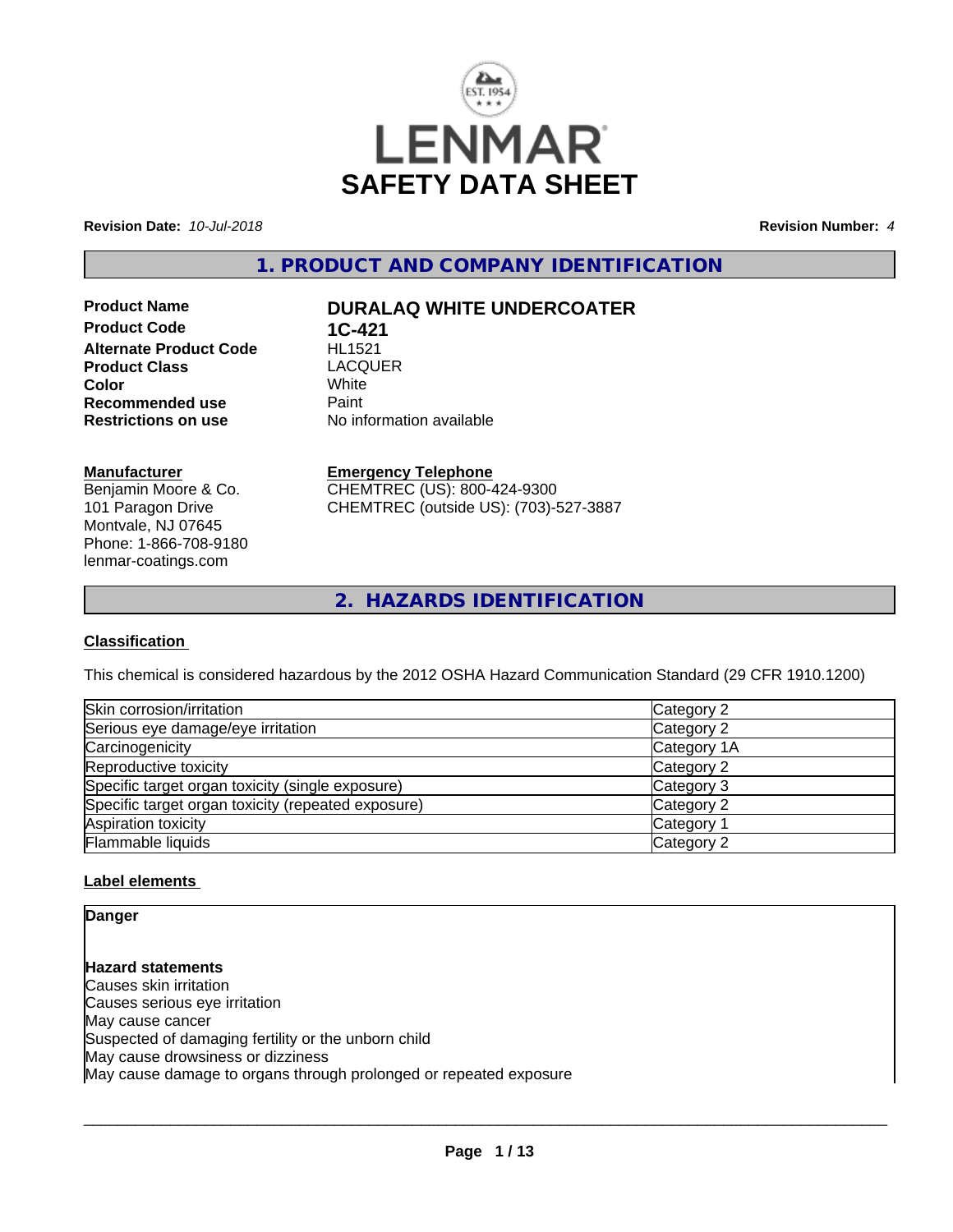

## **Precautionary Statements - Prevention**

Obtain special instructions before use Do not handle until all safety precautions have been read and understood Use personal protective equipment as required Wash face, hands and any exposed skin thoroughly after handling Wear eye/face protection Do not breathe dust/fume/gas/mist/vapors/spray Use only outdoors or in a well-ventilated area Keep away from heat, hot surfaces, sparks, open flames and other ignition sources. No smoking Keep container tightly closed Ground/bond container and receiving equipment Use explosion-proof electrical/ventilating/lighting/equipment Use only non-sparking tools Take precautionary measures against static discharge Keep cool

 $\overline{\phantom{a}}$  ,  $\overline{\phantom{a}}$  ,  $\overline{\phantom{a}}$  ,  $\overline{\phantom{a}}$  ,  $\overline{\phantom{a}}$  ,  $\overline{\phantom{a}}$  ,  $\overline{\phantom{a}}$  ,  $\overline{\phantom{a}}$  ,  $\overline{\phantom{a}}$  ,  $\overline{\phantom{a}}$  ,  $\overline{\phantom{a}}$  ,  $\overline{\phantom{a}}$  ,  $\overline{\phantom{a}}$  ,  $\overline{\phantom{a}}$  ,  $\overline{\phantom{a}}$  ,  $\overline{\phantom{a}}$ 

#### **Precautionary Statements - Response**

IF exposed or concerned: Get medical advice/attention

**Eyes**

IF IN EYES: Rinse cautiously with water for several minutes. Remove contact lenses, if present and easy to do. Continue rinsing

If eye irritation persists: Get medical advice/attention

**Skin**

If skin irritation occurs: Get medical advice/attention

IF ON SKIN (or hair): Remove/Take off immediately all contaminated clothing. Rinse skin with water/shower Wash contaminated clothing before reuse

#### **Inhalation**

IF INHALED: Remove victim to fresh air and keep at rest in a position comfortable for breathing **Ingestion**

IF SWALLOWED: Immediately call a POISON CENTER or doctor/physician

Do NOT induce vomiting

**Fire**

In case of fire: Use CO2, dry chemical, or foam for extinction

### **Precautionary Statements - Storage**

Store locked up Store in a well-ventilated place. Keep container tightly closed

#### **Precautionary Statements - Disposal**

Dispose of contents/container to an approved waste disposal plant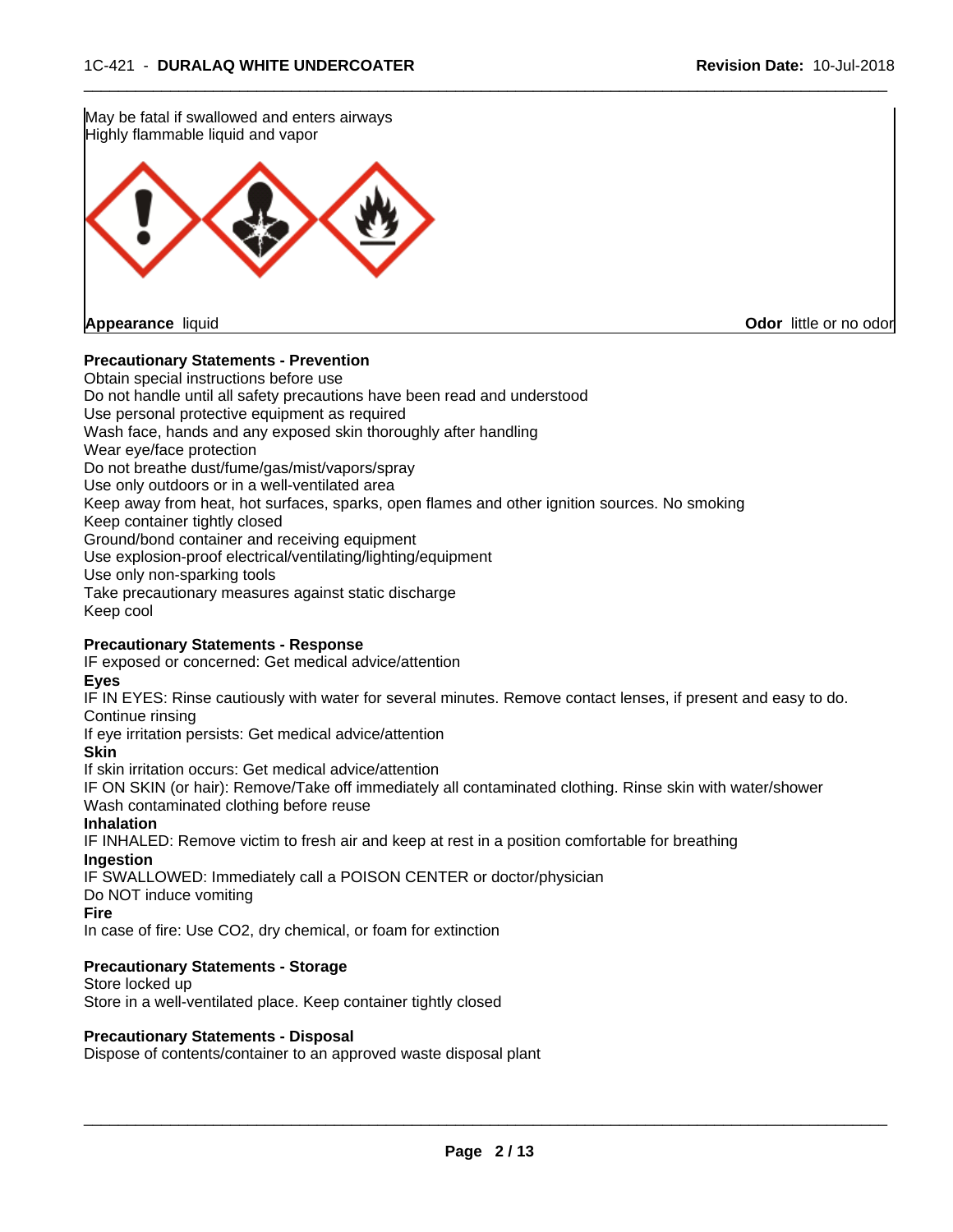## **Hazards not otherwise classified (HNOC)**

Not applicable

## **Other information**

No information available

# **3. COMPOSITION INFORMATION ON COMPONENTS**

 $\overline{\phantom{a}}$  ,  $\overline{\phantom{a}}$  ,  $\overline{\phantom{a}}$  ,  $\overline{\phantom{a}}$  ,  $\overline{\phantom{a}}$  ,  $\overline{\phantom{a}}$  ,  $\overline{\phantom{a}}$  ,  $\overline{\phantom{a}}$  ,  $\overline{\phantom{a}}$  ,  $\overline{\phantom{a}}$  ,  $\overline{\phantom{a}}$  ,  $\overline{\phantom{a}}$  ,  $\overline{\phantom{a}}$  ,  $\overline{\phantom{a}}$  ,  $\overline{\phantom{a}}$  ,  $\overline{\phantom{a}}$ 

| <b>Chemical name</b> | <b>CAS No.</b> | Weight-% |
|----------------------|----------------|----------|
| Heptane              | 142-82-5       | 20       |
| Acetone              | 67-64-1        | 20       |
| Toluene              | 108-88-3       | 15       |
| Talc                 | 14807-96-6     | 15       |
| n-Butyl acetate      | 123-86-4       | 10       |
| Titanium dioxide     | 13463-67-7     | 10       |
| Ethanol              | 64-17-5        | 5        |
| cellulose, nitrate   | 9004-70-0      | 5        |
| Isopropyl alcohol    | 67-63-0        | 5        |
| VM&P naphtha         | 64742-89-8     | 5        |
| Xylene               | 1330-20-7      | 5        |
| Ethyl benzene        | 100-41-4       | 0.5      |
| Silica, crystalline  | 14808-60-7     | 0.5      |

# **4. FIRST AID MEASURES**

#### **Description of first aid measures**

|                                                  | 5. FIRE-FIGHTING MEASURES                                                                                                                                                                        |
|--------------------------------------------------|--------------------------------------------------------------------------------------------------------------------------------------------------------------------------------------------------|
| <b>Notes To Physician</b>                        | Treat symptomatically.                                                                                                                                                                           |
| <b>Most Important</b><br><b>Symptoms/Effects</b> | No information available.                                                                                                                                                                        |
| <b>Protection Of First-Aiders</b>                | Use personal protective equipment.                                                                                                                                                               |
| Ingestion                                        | Clean mouth with water and afterwards drink plenty of water. Do not induce<br>vomiting without medical advice. Never give anything by mouth to an unconscious<br>person. Consult a physician.    |
| <b>Inhalation</b>                                | Move to fresh air. If symptoms persist, call a physician.<br>If not breathing, give artificial respiration. Call a physician immediately.                                                        |
| <b>Skin Contact</b>                              | Wash off immediately with soap and plenty of water removing all contaminated<br>clothes and shoes. If skin irritation persists, call a physician.                                                |
| <b>Eye Contact</b>                               | Immediately flush with plenty of water. After initial flushing, remove any contact<br>lenses and continue flushing for at least 15 minutes. If eye irritation persists,<br>consult a specialist. |
| <b>General Advice</b>                            | If symptoms persist, call a physician. Show this safety data sheet to the doctor in<br>attendance.                                                                                               |
|                                                  |                                                                                                                                                                                                  |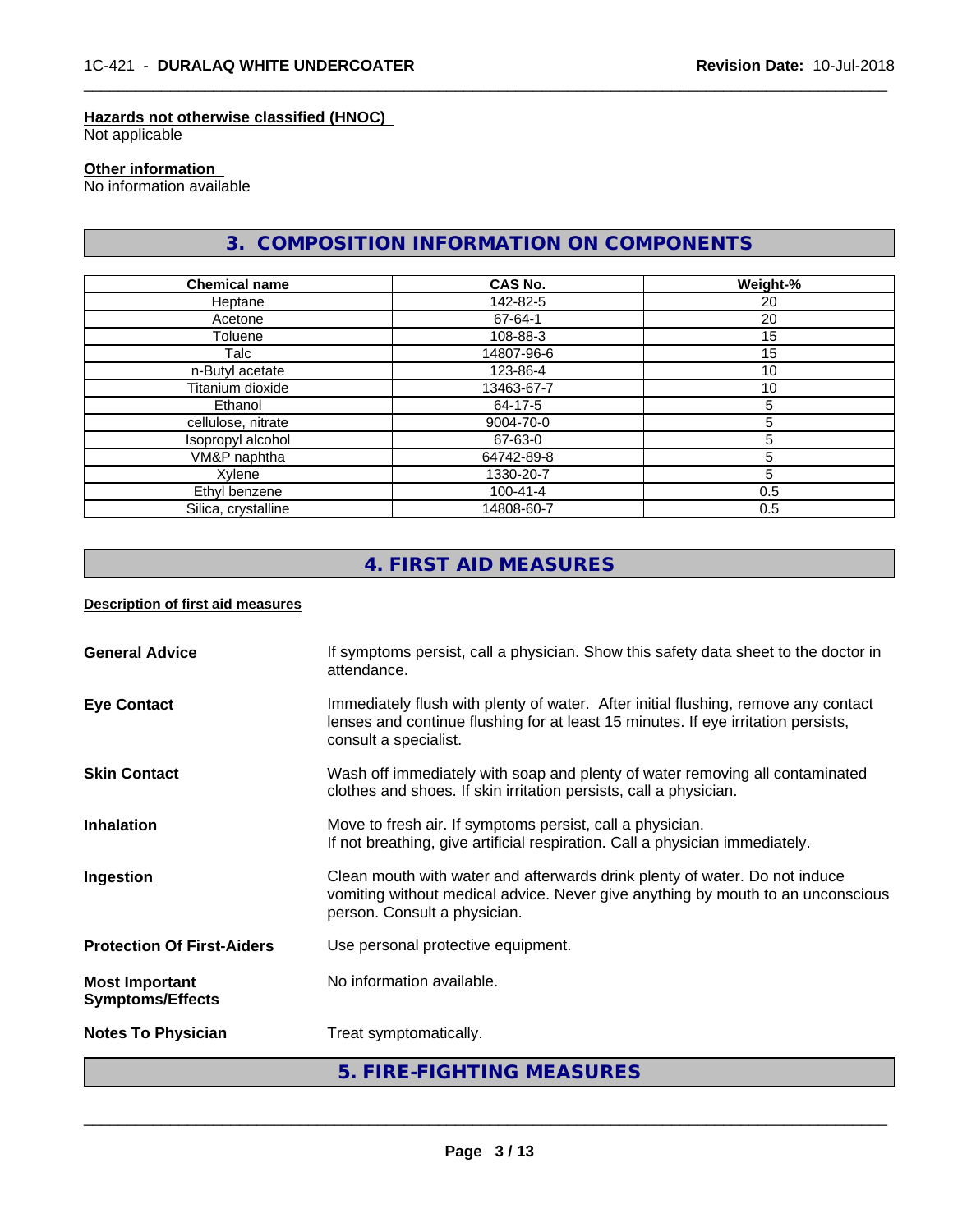| <b>Flammable Properties</b>                                                      | Vapors may travel considerable distance to a source of<br>ignition and flash back. Vapors may cause flash fire.                                                                                                                                                                                |
|----------------------------------------------------------------------------------|------------------------------------------------------------------------------------------------------------------------------------------------------------------------------------------------------------------------------------------------------------------------------------------------|
| <b>Suitable Extinguishing Media</b>                                              | Foam, dry powder or water. Use extinguishing measures<br>that are appropriate to local circumstances and the<br>surrounding environment.                                                                                                                                                       |
| <b>Protective Equipment And Precautions For</b><br><b>Firefighters</b>           | As in any fire, wear self-contained breathing apparatus<br>pressure-demand, MSHA/NIOSH (approved or equivalent)<br>and full protective gear.                                                                                                                                                   |
| <b>Hazardous combustion products</b>                                             | Burning may result in carbon dioxide, carbon monoxide<br>and other combustion products of varying composition<br>which may be toxic and/or irritating.                                                                                                                                         |
| <b>Specific Hazards Arising From The Chemical</b>                                | Flammable. Flash back possible over considerable<br>distance. Keep product and empty container away from<br>heat and sources of ignition. Closed containers may<br>rupture if exposed to fire or extreme heat. Thermal<br>decomposition can lead to release of irritating gases and<br>vapors. |
| <b>Sensitivity To Mechanical Impact</b>                                          | No                                                                                                                                                                                                                                                                                             |
| <b>Sensitivity To Static Discharge</b>                                           | Yes                                                                                                                                                                                                                                                                                            |
| <b>Flash Point Data</b><br>Flash Point (°F)<br>Flash Point (°C)<br><b>Method</b> | 13<br>$-11$<br><b>PMCC</b>                                                                                                                                                                                                                                                                     |
| <b>Flammability Limits In Air</b>                                                |                                                                                                                                                                                                                                                                                                |
| Lower flammability limit:<br><b>Upper flammability limit:</b>                    | Not available<br>Not available                                                                                                                                                                                                                                                                 |
| Health: 2<br><b>Flammability: 3</b><br><b>NFPA</b>                               | Instability: 1<br><b>Special: Not Applicable</b>                                                                                                                                                                                                                                               |
|                                                                                  |                                                                                                                                                                                                                                                                                                |

## **NFPA Legend**

- 0 Not Hazardous
- 1 Slightly
- 2 Moderate
- 3 High
- 4 Severe

*The ratings assigned are only suggested ratings, the contractor/employer has ultimate responsibilities for NFPA ratings where this system is used.*

*Additional information regarding the NFPA rating system is available from the National Fire Protection Agency (NFPA) at www.nfpa.org.*

## **6. ACCIDENTAL RELEASE MEASURES**

Personal Precautions **Remove all sources of ignition.** Take precautions to prevent flashback. Ground and bond all containers and handling equipment. Take precautionary measures against static discharges. Ensure adequate ventilation. Avoid contact with skin,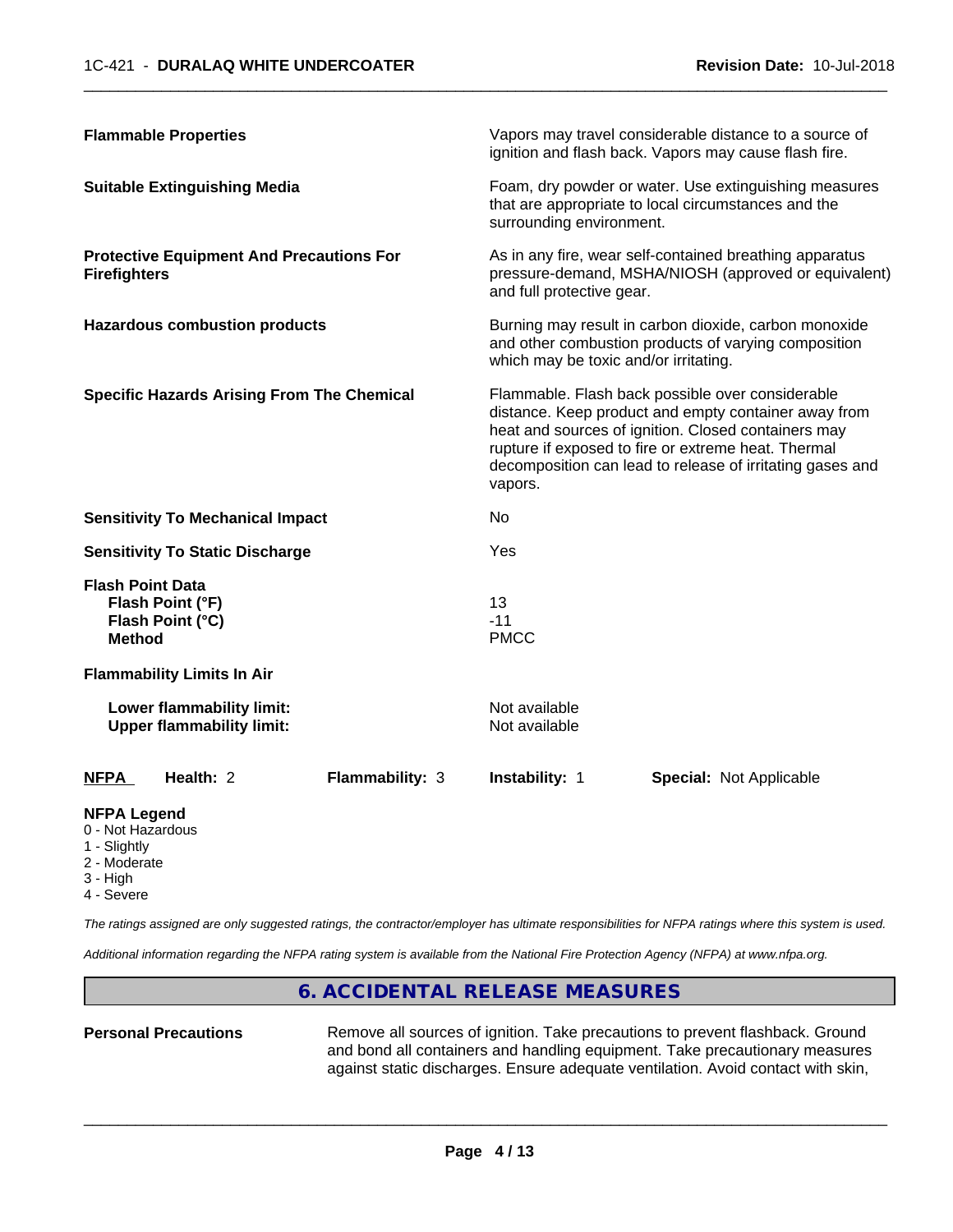|                                  | eyes and clothing. Use personal protective equipment.                                                                                                                                                                                                                                                      |
|----------------------------------|------------------------------------------------------------------------------------------------------------------------------------------------------------------------------------------------------------------------------------------------------------------------------------------------------------|
| <b>Other Information</b>         | Prevent further leakage or spillage if safe to do so. Do not allow material to<br>contaminate ground water system. Prevent product from entering drains. Do not<br>flush into surface water or sanitary sewer system. Local authorities should be<br>advised if significant spillages cannot be contained. |
| <b>Environmental precautions</b> | See Section 12 for additional Ecological Information.                                                                                                                                                                                                                                                      |
| <b>Methods for Cleaning Up</b>   | Dam up. Soak up with inert absorbent material. Use a non-sparking or explosion<br>proof means to transfer material to a sealed, appropriate container for disposal.<br>Clean contaminated surface thoroughly.                                                                                              |

# **7. HANDLING AND STORAGE**

| <b>Handling</b>               | Avoid contact with skin, eyes and clothing. Wear personal protective equipment.<br>Do not breathe vapors or spray mist. Use only in ventilated areas. Prevent vapor<br>build-up by providing adequate ventilation during and after use.                                                                                                                                                                                                        |
|-------------------------------|------------------------------------------------------------------------------------------------------------------------------------------------------------------------------------------------------------------------------------------------------------------------------------------------------------------------------------------------------------------------------------------------------------------------------------------------|
|                               | Take precautionary measures against static discharges. To avoid ignition of<br>vapors by static electricity discharge, all metal parts of the equipment must be<br>grounded. Keep away from heat, sparks and flame. Do not smoke. Extinguish all<br>flames and pilot lights, and turn off stoves, heaters, electric motors and other<br>sources of ignition during use and until all vapors are gone. Ignition and/or flash<br>back may occur. |
| <b>Storage</b>                | Keep containers tightly closed in a dry, cool and well-ventilated place. Keep away<br>from heat. Keep away from open flames, hot surfaces and sources of ignition.<br>Keep in properly labeled containers. Keep out of the reach of children.                                                                                                                                                                                                  |
| <b>Incompatible Materials</b> | Incompatible with strong acids and bases and strong oxidizing agents.                                                                                                                                                                                                                                                                                                                                                                          |
|                               | Technical measures/Precautions Ensure adequate ventilation. Use only where airflow will keep vapors from building<br>up in or near the work area in adjoining rooms. Comply with all national, state, and<br>local codes pertaining to the storage, handling, dispensing and disposal of<br>flammable liquids.                                                                                                                                 |
|                               | Dissipate static electricity during transfer by grounding and bonding containers<br>and equipment before transferring material. All equipment should be non-sparking<br>and explosion proof. Use explosion proof electrical equipment for ventilation,<br>lighting and material handling.                                                                                                                                                      |

**8. EXPOSURE CONTROLS/PERSONAL PROTECTION**

## **Exposure Limits**

| <b>Chemical name</b> | <b>ACGIH TLV</b>         | <b>OSHA PEL</b>              |
|----------------------|--------------------------|------------------------------|
| Heptane              | $400$ ppm - TWA          | 500 ppm - TWA                |
|                      | 500 ppm - STEL           | 2000 mg/m <sup>3</sup> - TWA |
| Acetone              | 250 ppm - TWA            | 1000 ppm - TWA               |
|                      | 500 ppm - STEL           | 2400 mg/m <sup>3</sup> - TWA |
| Toluene              | 20 ppm - TWA             | 200 ppm - TWA                |
|                      |                          | 300 ppm - Ceiling            |
| Talc                 | $2 \text{ mg/m}^3$ - TWA | 20 mppcf - TWA               |
| n-Butyl acetate      | 150 ppm - TWA            | 150 ppm - TWA                |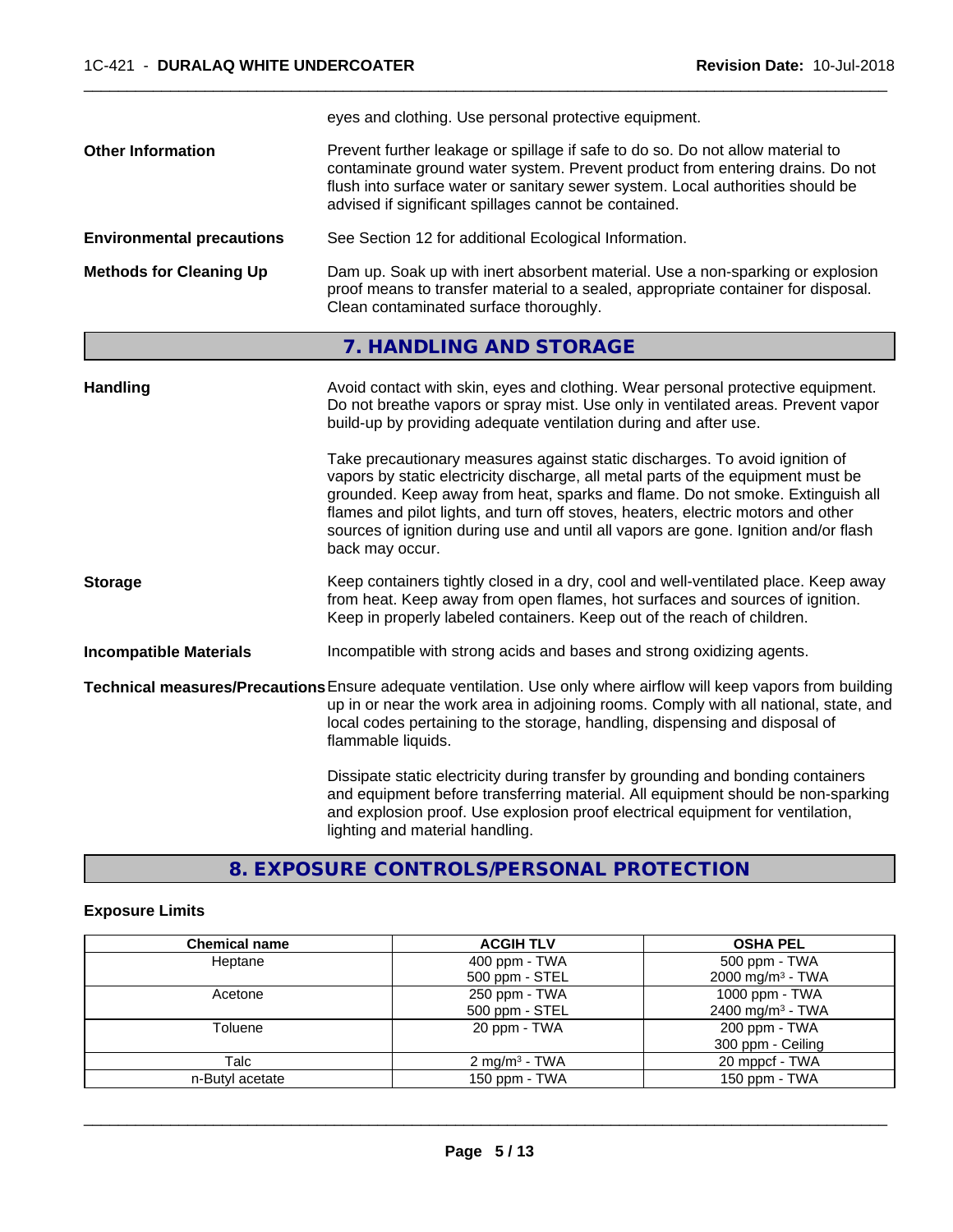### 1C-421 - **DURALAQ WHITE UNDERCOATER Revision Date:** 10-Jul-2018

|                     | 200 ppm - STEL                  | 710 mg/m <sup>3</sup> - TWA                      |
|---------------------|---------------------------------|--------------------------------------------------|
| Titanium dioxide    | 10 mg/m $3$ - TWA               | 15 mg/m $3$ - TWA                                |
| Ethanol             | 1000 ppm - STEL                 | 1000 ppm - TWA<br>1900 mg/m <sup>3</sup> - TWA   |
| Isopropyl alcohol   | 200 ppm - TWA<br>400 ppm - STEL | 400 ppm - TWA<br>980 mg/m <sup>3</sup> - TWA     |
| Xylene              | 100 ppm - TWA<br>150 ppm - STEL | $100$ ppm $-$ TWA<br>435 mg/m <sup>3</sup> - TWA |
| Ethyl benzene       | 20 ppm - TWA                    | 100 ppm - $TWA$<br>435 mg/m <sup>3</sup> - TWA   |
| Silica, crystalline | $0.025$ mg/m <sup>3</sup> - TWA |                                                  |

 $\overline{\phantom{a}}$  ,  $\overline{\phantom{a}}$  ,  $\overline{\phantom{a}}$  ,  $\overline{\phantom{a}}$  ,  $\overline{\phantom{a}}$  ,  $\overline{\phantom{a}}$  ,  $\overline{\phantom{a}}$  ,  $\overline{\phantom{a}}$  ,  $\overline{\phantom{a}}$  ,  $\overline{\phantom{a}}$  ,  $\overline{\phantom{a}}$  ,  $\overline{\phantom{a}}$  ,  $\overline{\phantom{a}}$  ,  $\overline{\phantom{a}}$  ,  $\overline{\phantom{a}}$  ,  $\overline{\phantom{a}}$ 

#### **Legend**

ACGIH - American Conference of Governmental Industrial Hygienists Exposure Limits

OSHA - Occupational Safety & Health Administration Exposure Limits

N/E - Not Established

|  | <b>Appropriate engineering</b> |  |  |
|--|--------------------------------|--|--|
|  |                                |  |  |

#### **controls**

| <b>Engineering Measures</b>          | Ensure adequate ventilation, especially in confined areas.                                                                                                                                                                                                                                                                                                          |
|--------------------------------------|---------------------------------------------------------------------------------------------------------------------------------------------------------------------------------------------------------------------------------------------------------------------------------------------------------------------------------------------------------------------|
| <b>Personal Protective Equipment</b> |                                                                                                                                                                                                                                                                                                                                                                     |
| <b>Eye/Face Protection</b>           | Safety glasses with side-shields. If splashes are likely to occur, wear Tightly<br>fitting safety goggles.                                                                                                                                                                                                                                                          |
| <b>Skin Protection</b>               | Long sleeved clothing. Protective gloves.                                                                                                                                                                                                                                                                                                                           |
| <b>Respiratory Protection</b>        | Use only with adequate ventilation. In operations where exposure limits are<br>exceeded, use a NIOSH approved respirator that has been selected by a<br>technically qualified person for the specific work conditions. When spraying the<br>product or applying in confined areas, wear a NIOSH approved respirator<br>specified for paint spray or organic vapors. |
| <b>Hygiene Measures</b>              | Avoid contact with skin, eyes and clothing. Remove and wash contaminated<br>clothing before re-use. Wash thoroughly after handling.                                                                                                                                                                                                                                 |

**9. PHYSICAL AND CHEMICAL PROPERTIES**

| liquid<br>Appearance<br>little or no odor<br>Odor<br>No information available<br><b>Odor Threshold</b><br>$7.8 - 8.2$<br>Density (Ibs/gal)<br>$0.93 - 0.98$<br><b>Specific Gravity</b><br>No information available<br>рH<br>No information available<br><b>Viscosity (cps)</b><br>Solubility(ies)<br>No information available<br>No information available<br><b>Water solubility</b><br>No information available<br><b>Evaporation Rate</b><br>Vapor pressure @20 °C (kPa)<br>No information available<br>No information available<br>Vapor density<br>Wt. % Solids<br>$25 - 35$<br>Vol. % Solids<br>$10 - 20$<br>Wt. % Volatiles<br>65 - 75<br>$80 - 90$<br>Vol. % Volatiles<br><b>VOC Regulatory Limit (g/L)</b><br><680<br>132<br><b>Boiling Point (°F)</b> |  |
|----------------------------------------------------------------------------------------------------------------------------------------------------------------------------------------------------------------------------------------------------------------------------------------------------------------------------------------------------------------------------------------------------------------------------------------------------------------------------------------------------------------------------------------------------------------------------------------------------------------------------------------------------------------------------------------------------------------------------------------------------------------|--|
|----------------------------------------------------------------------------------------------------------------------------------------------------------------------------------------------------------------------------------------------------------------------------------------------------------------------------------------------------------------------------------------------------------------------------------------------------------------------------------------------------------------------------------------------------------------------------------------------------------------------------------------------------------------------------------------------------------------------------------------------------------------|--|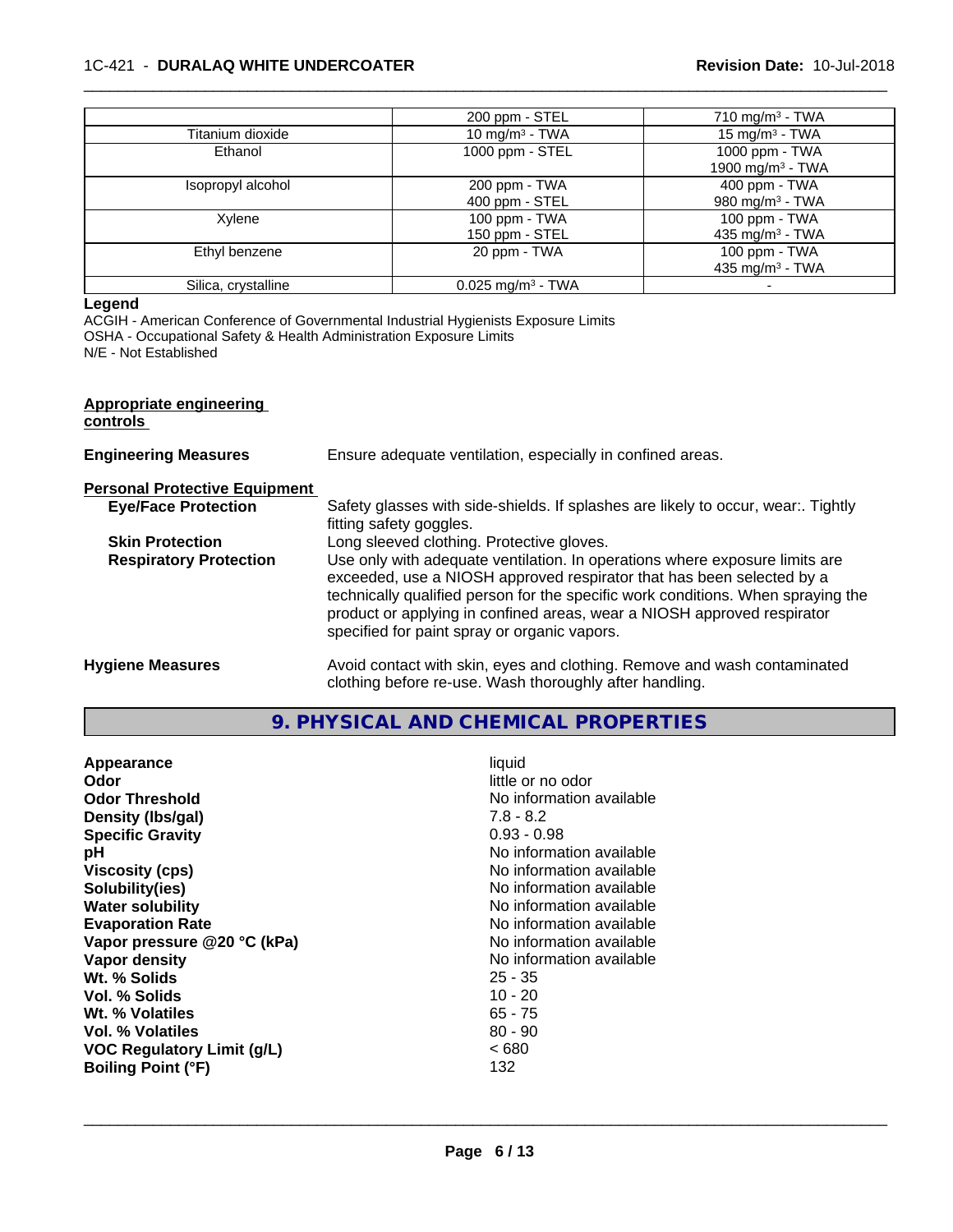- **Boiling Point (°C)** 56 **Freezing Point (°F)**<br> **Freezing Point (°C)**<br> **Freezing Point (°C)**<br> **No information available Freezing Point (°C) Flash Point (°F)** 13 **Flash Point (°C)** -11 **Method** PMCC **Flammability (solid, gas)** Not applicable **Upper flammability limit:**<br> **Lower flammability limit:** No information available<br>
No information available **Lower flammability limit:**<br> **Autoignition Temperature (°F)** No information available **Autoignition Temperature (°F) Autoignition Temperature (°C)** No information available **Decomposition Temperature (°F)** No information available **Decomposition Temperature (°C)** No information available **Partition coefficient Contract Community No information available** 
	-

# **10. STABILITY AND REACTIVITY**

**Possibility of hazardous reactions** None under normal conditions of use.

**Reactivity No data available No data available** 

**Chemical Stability Stability** Stable under normal conditions. Hazardous polymerisation does not occur.

**Conditions to avoid Keep away from open flames, hot surfaces, static conditions to avoid** electricity and sources of ignition. Sparks. Elevated temperature.

**Incompatible Materials Incompatible with strong acids and bases and strong** oxidizing agents.

**Hazardous Decomposition Products** Thermal decomposition can lead to release of irritating gases and vapors.

**11. TOXICOLOGICAL INFORMATION**

| <b>Product Information</b>                                                                 |                                                                                                                                                                                                               |  |
|--------------------------------------------------------------------------------------------|---------------------------------------------------------------------------------------------------------------------------------------------------------------------------------------------------------------|--|
| Information on likely routes of exposure                                                   |                                                                                                                                                                                                               |  |
| <b>Principal Routes of Exposure</b>                                                        | Eye contact, skin contact and inhalation.                                                                                                                                                                     |  |
| <b>Acute Toxicity</b>                                                                      |                                                                                                                                                                                                               |  |
| <b>Product Information</b>                                                                 | Repeated or prolonged exposure to organic solvents may lead to permanent brain<br>and nervous system damage. Intentional misuse by deliberately concentrating and<br>inhaling vapors may be harmful or fatal. |  |
| Symptoms related to the physical, chemical and toxicological characteristics               |                                                                                                                                                                                                               |  |
| No information available<br><b>Symptoms</b>                                                |                                                                                                                                                                                                               |  |
| Delayed and immediate effects as well as chronic effects from short and long-term exposure |                                                                                                                                                                                                               |  |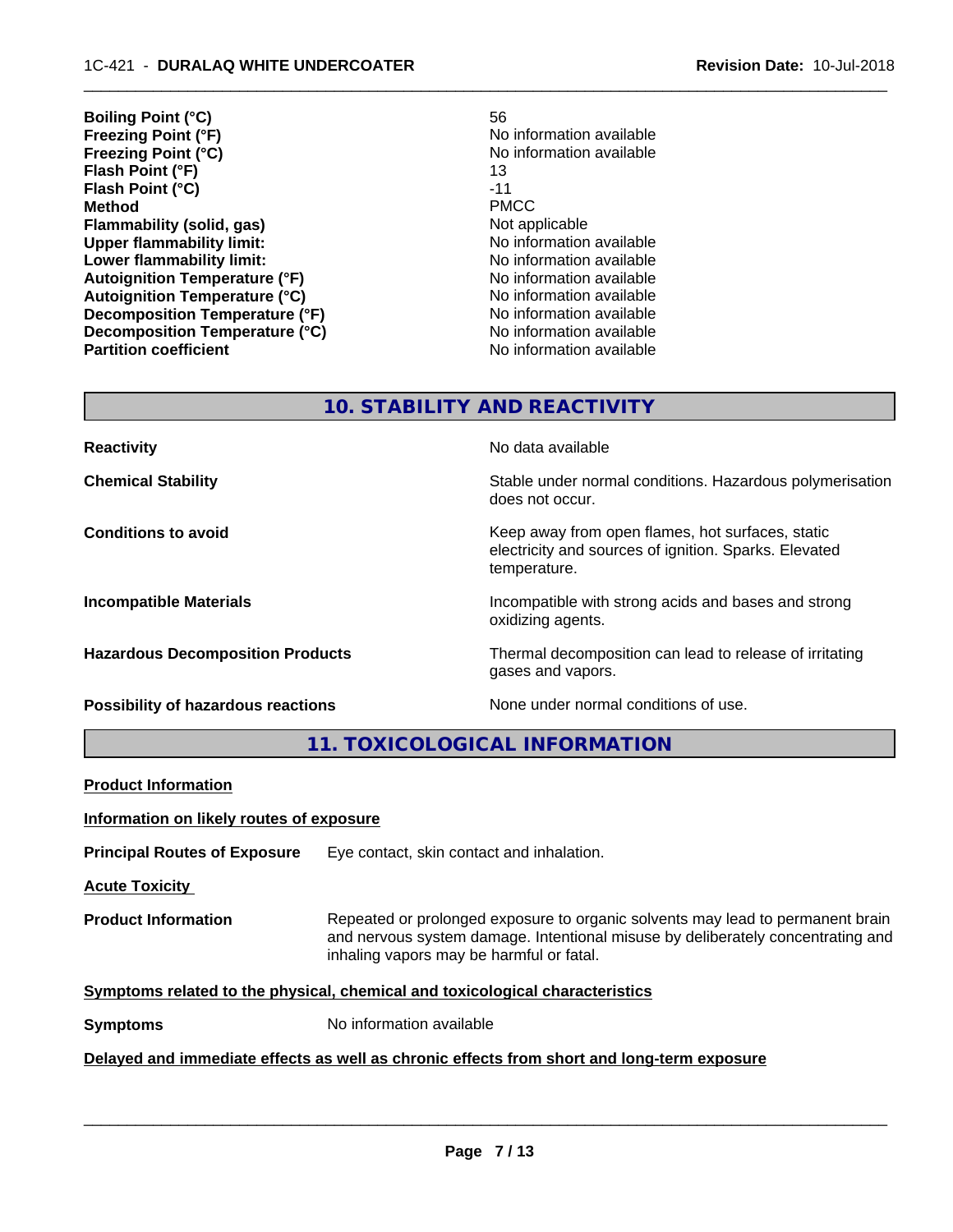| Eye contact<br><b>Skin contact</b> | Causes serious eye irritation. May cause redness, itching, and pain.<br>May cause skin irritation and/or dermatitis. Prolonged skin contact may defat the                                                                                           |
|------------------------------------|-----------------------------------------------------------------------------------------------------------------------------------------------------------------------------------------------------------------------------------------------------|
|                                    | skin and produce dermatitis.                                                                                                                                                                                                                        |
| Ingestion                          | Harmful if swallowed. Ingestion may cause irritation to mucous membranes. Small<br>amounts of this product aspirated into the respiratory system during ingestion or<br>vomiting may cause mild to severe pulmonary injury, possibly progressing to |
|                                    | death.                                                                                                                                                                                                                                              |
| <b>Inhalation</b>                  | Harmful by inhalation. High vapor / aerosol concentrations are irritating to the<br>eyes, nose, throat and lungs and may cause headaches, dizziness, drowsiness,<br>unconsciousness, and other central nervous system effects.                      |
| <b>Sensitization</b>               | No information available                                                                                                                                                                                                                            |
| <b>Neurological Effects</b>        | No information available.                                                                                                                                                                                                                           |
| <b>Mutagenic Effects</b>           | No information available.                                                                                                                                                                                                                           |
| <b>Reproductive Effects</b>        | Possible risk of impaired fertility. Possible risk of harm to the unborn child.                                                                                                                                                                     |
| <b>Developmental Effects</b>       | No information available.                                                                                                                                                                                                                           |
| <b>Target organ effects</b>        | No information available.                                                                                                                                                                                                                           |
| <b>STOT - repeated exposure</b>    | Causes damage to organs through prolonged or repeated exposure if inhaled.<br>May cause disorder and damage to the. liver. kidney. spleen. blood. Central<br>nervous system. Causes damage to organs through prolonged or repeated<br>exposure.     |
| <b>STOT - single exposure</b>      | May cause disorder and damage to the. Respiratory system. Central nervous<br>system.                                                                                                                                                                |
| Other adverse effects              | No information available.                                                                                                                                                                                                                           |
| <b>Aspiration Hazard</b>           | May be harmful if swallowed and enters airways. Small amounts of this product<br>aspirated into the respiratory system during ingestion or vomiting may cause mild<br>to severe pulmonary injury, possibly progressing to death.                    |

#### **Numerical measures of toxicity**

**The following values are calculated based on chapter 3.1 of the GHS document**

| <b>ATEmix (oral)</b>                 | 7999 mg/kg |
|--------------------------------------|------------|
| <b>ATEmix (dermal)</b>               | 6347 mg/kg |
| <b>ATEmix (inhalation-dust/mist)</b> | 83 ma/L    |
| <b>ATEmix (inhalation-vapor)</b>     | 234 ma/L   |

#### **Acute Toxicity Component Information**

Heptane LC50 Inhalation (Vapor): 103000 mg/m<sup>3</sup> (Rat, 4 hr.) Acetone LD50 Oral: 5800 mg/kg (Rat) Toluene LD50 Oral: 636 mg/kg (Rat) LD50 Dermal: 14100 µL/kg (Rabbit) LC50 Inhalation (Vapor): 49000 mg/m<sup>3</sup> (Rat, 4 hr.) n-Butyl acetate LD50 Oral: 10768 mg/kg (Rat) LD50 Dermal: > 17600 mg/kg (Rabbit) LC50 Inhalation (Vapor): ppm (Rat, 4 hr.) Sensitization non-sensitizing (guinea pig) Titanium dioxide LD50 Oral: > 10000 mg/kg (Rat)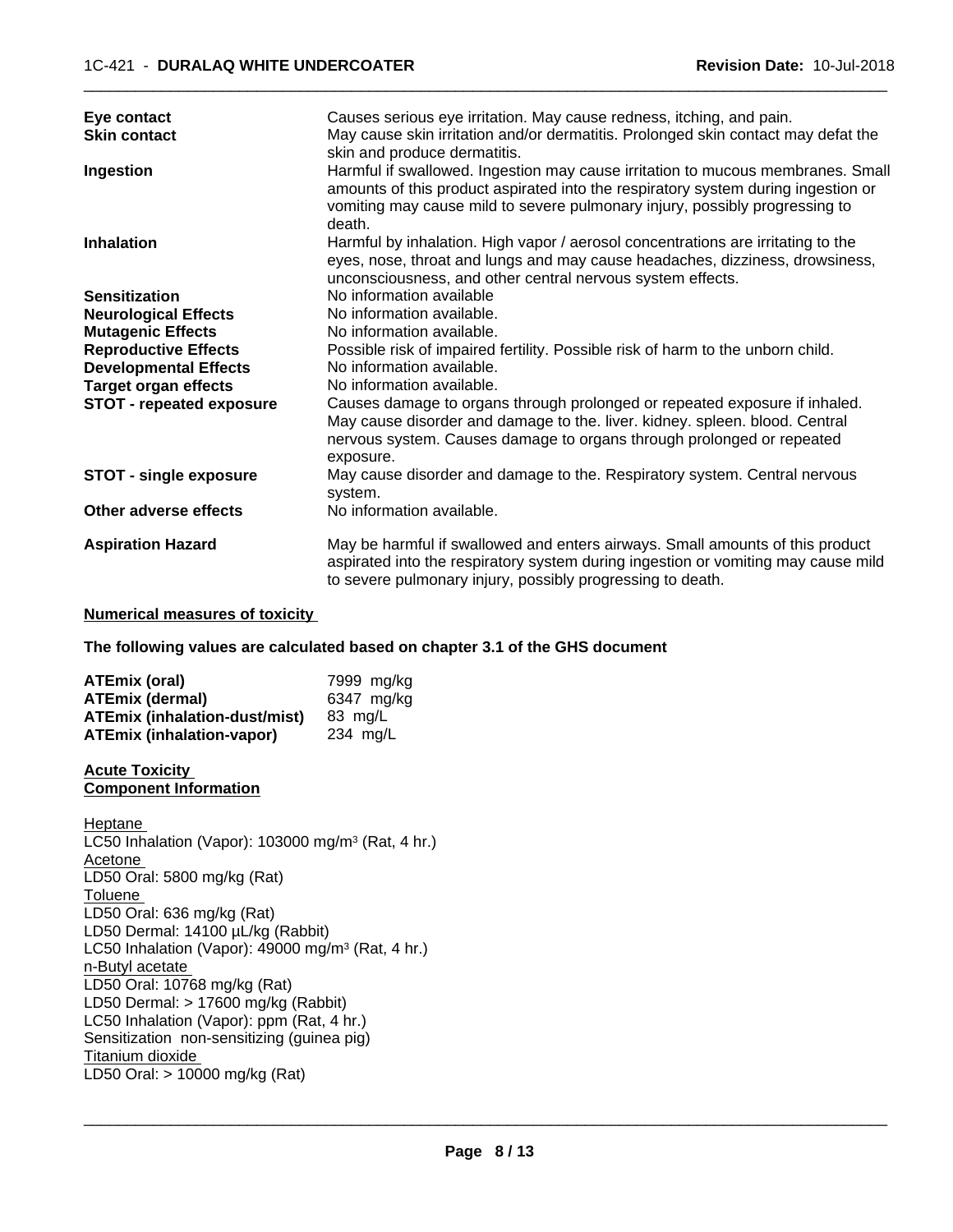Ethanol LD50 Oral: mg/kg (Rat) LC50 Inhalation (Vapor): ppm (Rat, 10 hr.) Isopropyl alcohol LD50 Oral: mg/kg (Rat) LD50 Dermal: mg/kg (Rabbit) LC50 Inhalation (Vapor): ppm (Rat) Xylene LD50 Oral: 4300 mg/kg (Rat) LD50 Dermal: > 1700 mg/kg (Rabbit) LC50 Inhalation (Vapor): 5000 ppm (Rat, 4 hr.) Ethyl benzene LD50 Oral: mg/kg (Rat) LD50 Dermal: > mg/kg (Rabbit) LC50 Inhalation (Vapor): mg/m<sup>3</sup> (Rat, 2 hr.) Silica, crystalline LD50 Oral: 500 mg/kg (Rat)

#### **Carcinogenicity**

*The information below indicateswhether each agency has listed any ingredient as a carcinogen:.*

| <b>Chemical name</b> | <b>IARC</b>         | <b>NTP</b>  | <b>OSHA</b> |
|----------------------|---------------------|-------------|-------------|
|                      | 2B - Possible Human |             | Listed      |
| Titanium dioxide     | Carcinogen          |             |             |
|                      | 2B - Possible Human |             | Listed      |
| l Ethvl benzene      | Carcinogen          |             |             |
|                      | - Human Carcinogen  | Known Human | Listed      |
| Silica, crystalline  |                     | Carcinogen  |             |

 $\overline{\phantom{a}}$  ,  $\overline{\phantom{a}}$  ,  $\overline{\phantom{a}}$  ,  $\overline{\phantom{a}}$  ,  $\overline{\phantom{a}}$  ,  $\overline{\phantom{a}}$  ,  $\overline{\phantom{a}}$  ,  $\overline{\phantom{a}}$  ,  $\overline{\phantom{a}}$  ,  $\overline{\phantom{a}}$  ,  $\overline{\phantom{a}}$  ,  $\overline{\phantom{a}}$  ,  $\overline{\phantom{a}}$  ,  $\overline{\phantom{a}}$  ,  $\overline{\phantom{a}}$  ,  $\overline{\phantom{a}}$ 

• Crystalline Silica has been determined to be carcinogenic to humans by IARC (1) when in respirable form. Risk of cancer depends on duration and level of inhalation exposure to spray mist or dust from sanding the dried paint.

• Although IARC has classified titanium dioxide as possibly carcinogenic to humans (2B), their summary concludes: "No significant exposure to titanium dioxide is thought to occur during the use of products in which titanium dioxide is bound to other materials, such as paint."

#### **Legend**

IARC - International Agency for Research on Cancer NTP - National Toxicity Program OSHA - Occupational Safety & Health Administration

**12. ECOLOGICAL INFORMATION**

## **Ecotoxicity Effects**

The environmental impact of this product has not been fully investigated.

## **Product Information**

## **Acute Toxicity to Fish**

No information available

#### **Acute Toxicity to Aquatic Invertebrates**

No information available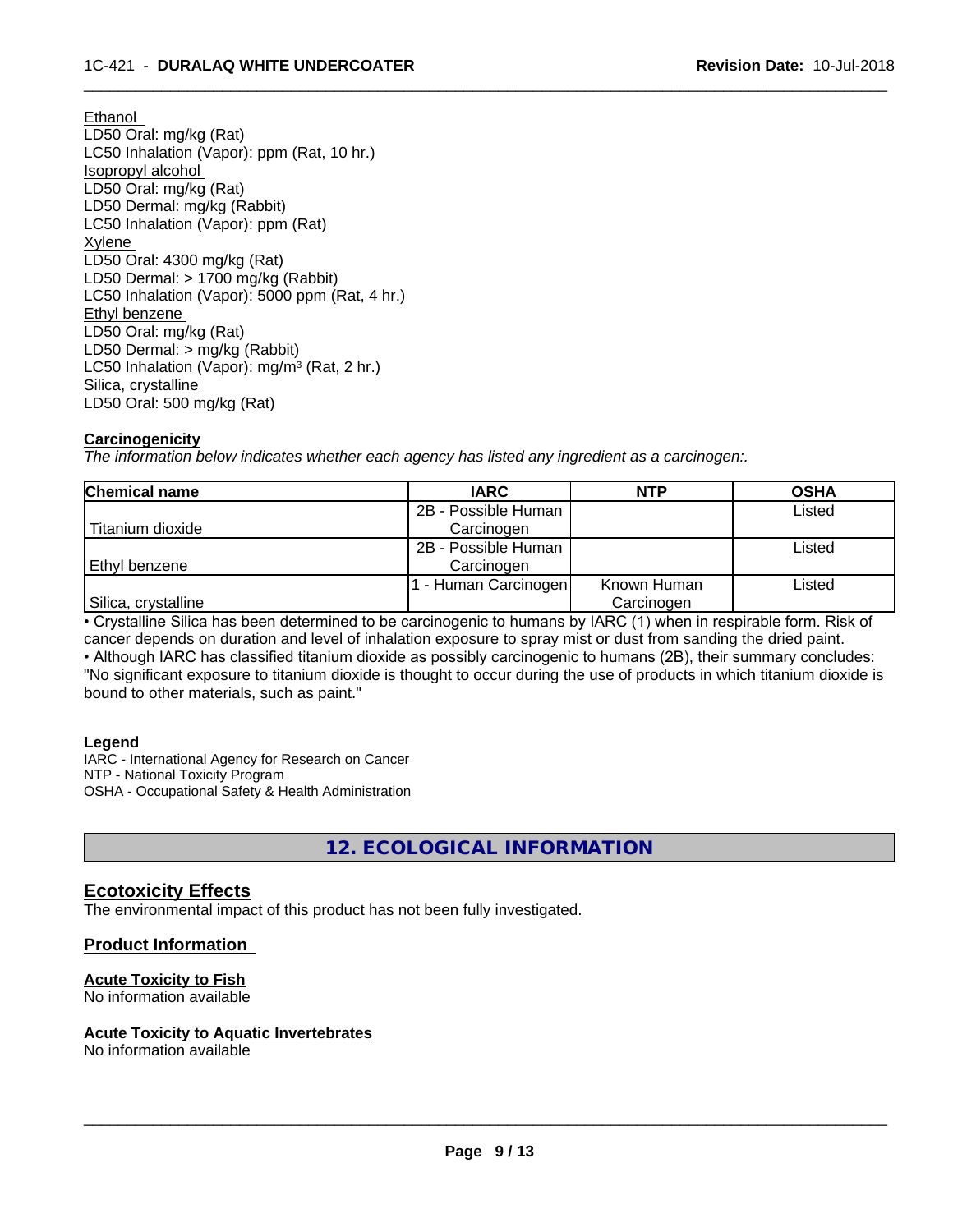#### **Acute Toxicity to Aquatic Plants**

No information available

#### **Persistence / Degradability**

No information available.

#### **Bioaccumulation**

There is no data for this product.

#### **Mobility in Environmental Media**

No information available.

#### **Ozone**

Not applicable

## **Component Information**

#### **Acute Toxicity to Fish**

Acetone LC50: 8300 (Bluegill - 96 hr.) mg/L n-Butyl acetate LC50: 18 mg/L (Fathead Minnow - 96 hr.) Titanium dioxide  $LC50:$  > 1000 mg/L (Fathead Minnow - 96 hr.) Xylene LC50: 13.5 mg/L (Rainbow Trout - 96 hr.) Ethyl benzene LC50: 12.1 mg/L (Fathead Minnow - 96 hr.)

#### **Acute Toxicity to Aquatic Invertebrates**

Acetone EC50: 12600 mg/L (Daphnia magna - 48 hr.) n-Butyl acetate EC50: 72.8 mg/L (Daphnia magna - 48 hr.) Ethyl benzene EC50: 1.8 mg/L (Daphnia magna - 48 hr.)

#### **Acute Toxicity to Aquatic Plants**

n-Butyl acetate EC50: 674.7 mg/L (Green algae (Scenedesmus subspicatus), 72 hrs.) Ethyl benzene EC50: 4.6 mg/L (Green algae (Scenedesmus subspicatus), 72 hrs.)

## **13. DISPOSAL CONSIDERATIONS**

| <b>Waste Disposal Method</b>   | Dispose of in accordance with federal, state, and local regulations. Local<br>requirements may vary, consult your sanitation department or state-designated<br>environmental protection agency for more disposal options. |
|--------------------------------|---------------------------------------------------------------------------------------------------------------------------------------------------------------------------------------------------------------------------|
| <b>Empty Container Warning</b> | Emptied containers may retain product residue. Follow label warnings even after                                                                                                                                           |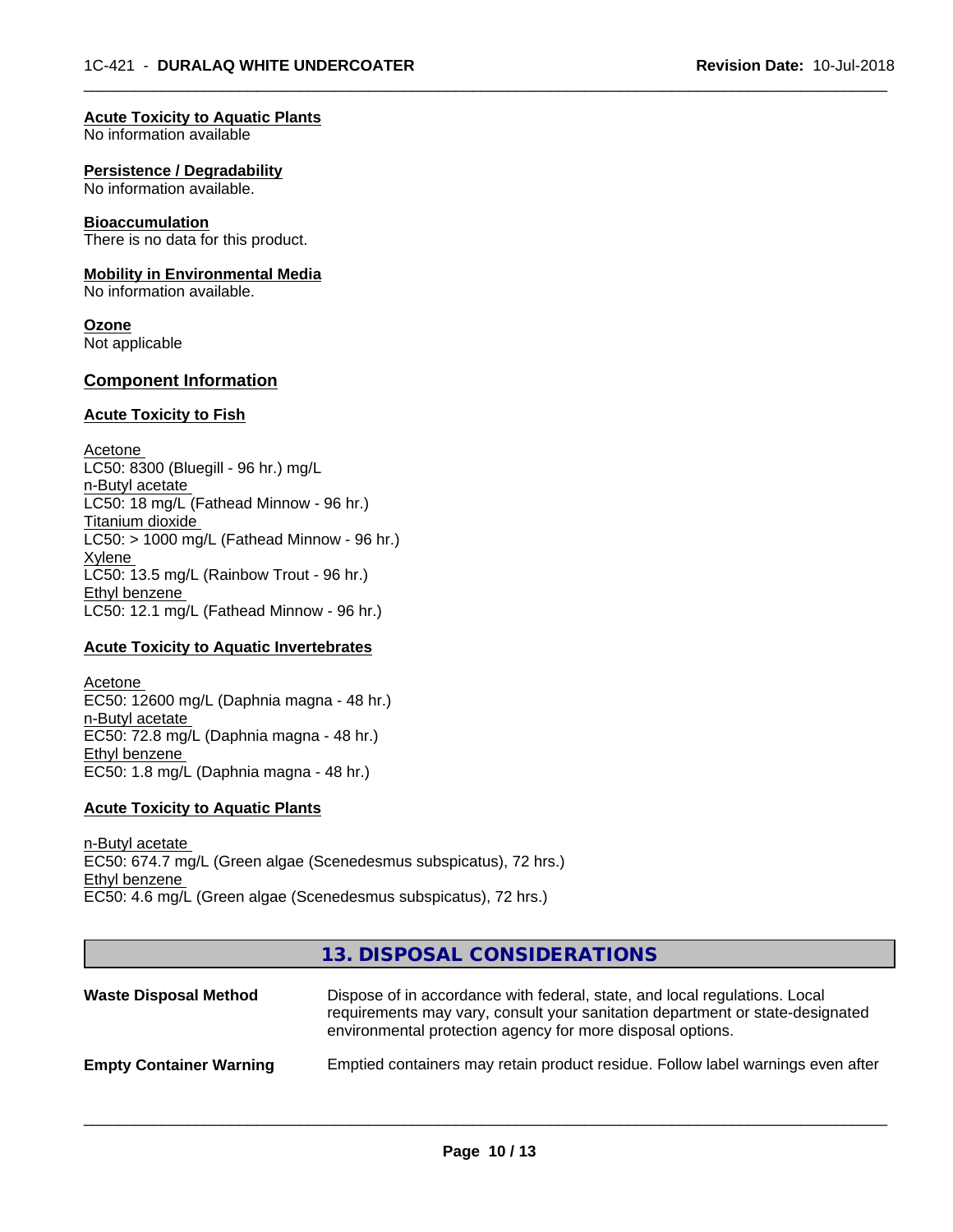container is emptied. Residual vapors may explode on ignition.

 $\overline{\phantom{a}}$  ,  $\overline{\phantom{a}}$  ,  $\overline{\phantom{a}}$  ,  $\overline{\phantom{a}}$  ,  $\overline{\phantom{a}}$  ,  $\overline{\phantom{a}}$  ,  $\overline{\phantom{a}}$  ,  $\overline{\phantom{a}}$  ,  $\overline{\phantom{a}}$  ,  $\overline{\phantom{a}}$  ,  $\overline{\phantom{a}}$  ,  $\overline{\phantom{a}}$  ,  $\overline{\phantom{a}}$  ,  $\overline{\phantom{a}}$  ,  $\overline{\phantom{a}}$  ,  $\overline{\phantom{a}}$ 

## **14. TRANSPORT INFORMATION**

| <b>DOT</b>                  |                                                  |  |
|-----------------------------|--------------------------------------------------|--|
| <b>Proper Shipping Name</b> | <b>PAINT</b>                                     |  |
| <b>Hazard class</b>         | 3                                                |  |
| UN-No.                      | UN1263                                           |  |
| <b>Packing Group</b>        | Ш                                                |  |
| <b>Description</b>          | UN1263, PAINT, 3, II, Marine Pollutant (Heptane) |  |
|                             |                                                  |  |
| <b>ICAO / IATA</b>          | Contact the preparer for further information.    |  |
|                             |                                                  |  |
| <b>IMDG/IMO</b>             | Contact the preparer for further information.    |  |
|                             |                                                  |  |
|                             | 15. REGULATORY INFORMATION                       |  |
|                             |                                                  |  |

## **International Inventories**

| <b>TSCA: United States</b> | Yes - All components are listed or exempt. |
|----------------------------|--------------------------------------------|
| <b>DSL: Canada</b>         | Yes - All components are listed or exempt. |

## **Federal Regulations**

## **SARA 311/312 hazardous categorization**

| Acute health hazard               | Yes |
|-----------------------------------|-----|
| Chronic Health Hazard             | Yes |
| Fire hazard                       | Yes |
| Sudden release of pressure hazard | N٥  |
| Reactive Hazard                   | N٥  |

## **SARA 313**

Section 313 of Title III of the Superfund Amendments and Reauthorization Act of 1986 (SARA). This product contains a chemical or chemicals which are subject to the reporting requirements of the Act and Title 40 of the Code of Federal Regulations, Part 372:

| <b>Chemical name</b> | CAS No.        | Weight-% | <b>CERCLA/SARA 313</b>     |
|----------------------|----------------|----------|----------------------------|
| Toluene              | 108-88-3       | 15       | (de minimis concentration) |
| Isopropyl alcohol    | 67-63-0        | b        | 1.0                        |
| Xvlene               | 1330-20-7      |          | 1.0                        |
| Ethyl benzene        | $100 - 41 - 4$ | 0.5      | 0.1                        |

## **Clean Air Act,Section 112 Hazardous Air Pollutants (HAPs) (see 40 CFR 61)**

This product contains the following HAPs:

| <b>CAS No.</b> | Weight-% | <b>Hazardous Air Pollutant</b><br>(HAP) |
|----------------|----------|-----------------------------------------|
| 108-88-3       | 15       | Listed                                  |
| 1330-20-7      | ∽<br>ີ   | Listed                                  |
|                |          |                                         |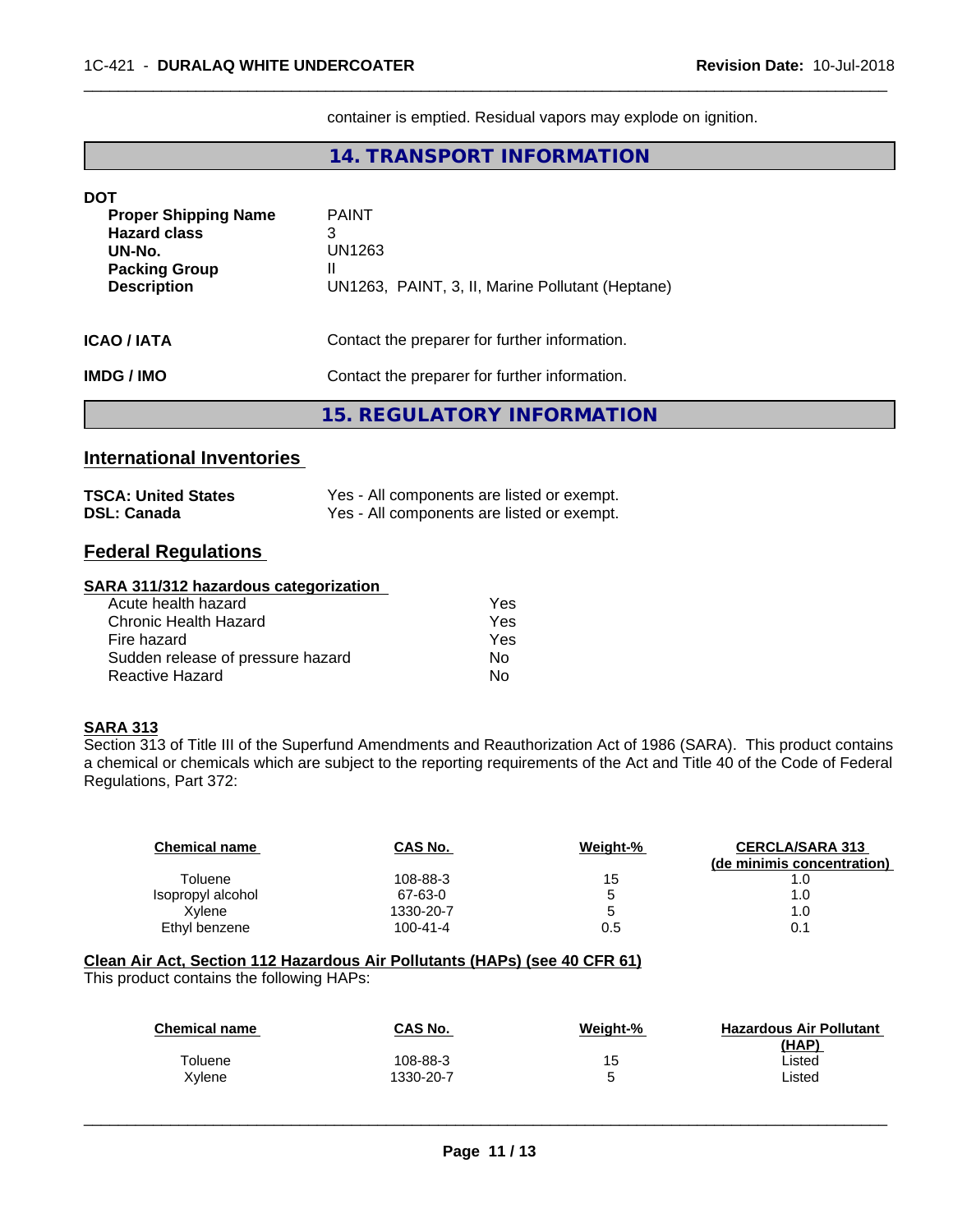| Ethyl benzene | 100-41-4 | v.J | ∟isted |
|---------------|----------|-----|--------|
|---------------|----------|-----|--------|

## **US State Regulations**

#### **California Proposition 65**

**A** WARNING: Cancer and Reproductive Harm– www.P65warnings.ca.gov

#### **State Right-to-Know**

| <b>Chemical name</b> | <b>Massachusetts</b> | <b>New Jersey</b> | Pennsylvania |
|----------------------|----------------------|-------------------|--------------|
| Heptane              |                      |                   |              |
| Acetone              |                      |                   |              |
| Toluene              |                      |                   |              |
| Talc                 |                      |                   |              |
| n-Butyl acetate      |                      |                   |              |
| Titanium dioxide     |                      |                   |              |
| Ethanol              |                      |                   |              |
| cellulose, nitrate   |                      |                   |              |
| Isopropyl alcohol    |                      |                   |              |
| Xylene               |                      |                   |              |
| Silica, crystalline  |                      |                   |              |

#### **Legend**

X - Listed

# **16. OTHER INFORMATION**

| HMIS - | Health: $2^*$ |  |
|--------|---------------|--|
|        |               |  |

**Flammability: 3 Reactivity: 1 PPE: -**

#### **HMIS Legend**

- 0 Minimal Hazard
- 1 Slight Hazard
- 2 Moderate Hazard
- 3 Serious Hazard
- 4 Severe Hazard
- **Chronic Hazard**

X - Consult your supervisor or S.O.P. for "Special" handling instructions.

*Note: The PPE rating has intentionally been left blank. Choose appropriate PPE that will protect employees from the hazards the material will present under the actual normal conditions of use.*

*Caution: HMISÒ ratings are based on a 0-4 rating scale, with 0 representing minimal hazards or risks, and 4 representing significant hazards or risks. Although HMISÒ ratings are not required on MSDSs under 29 CFR 1910.1200, the preparer, has chosen to provide them. HMISÒ ratings are to be used only in conjunction with a fully implemented HMISÒ program by workers who have received appropriate HMISÒ training. HMISÒ is a registered trade and service mark of the NPCA. HMISÒ materials may be purchased exclusively from J. J. Keller (800) 327-6868.*

 **WARNING!** If you scrape, sand, or remove old paint, you may release lead dust. LEAD IS TOXIC. EXPOSURE TO LEAD DUST CAN CAUSE SERIOUS ILLNESS, SUCH AS BRAIN DAMAGE, ESPECIALLY IN CHILDREN. PREGNANT WOMEN SHOULD ALSO AVOID EXPOSURE.Wear a NIOSH approved respirator to control lead exposure. Clean up carefully with a HEPA vacuum and a wet mop. Before you start, find out how to protect yourself and your family by contacting the National Lead Information Hotline at 1-800-424-LEAD or log on to www.epa.gov/lead.